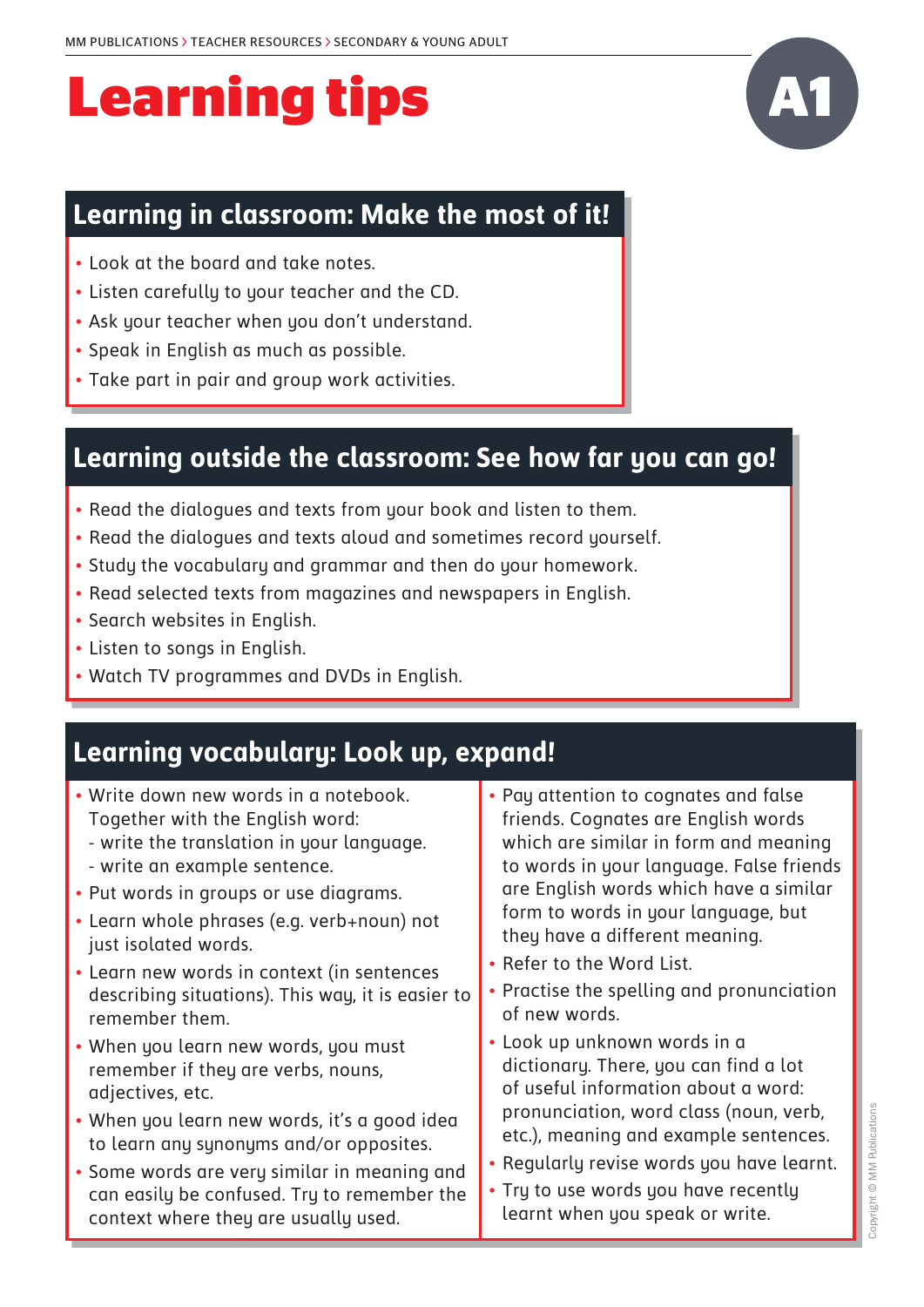# **Learning tips**

### **Learning grammar: Making sense of it!**

- Refer to the Grammar Reference.
- Use grammar tables.
- Have a grammar notebook. In it write:
	- tips and/or rules in your language.
	- example sentences.
	- important grammatical points, e.g. irregular verbs.
- Make a note of grammatical errors that you often make.

## **Speaking: Let's talk about it!**

- Before you speak, make sure you understand the task and how you should use the prompts.
- Look at the example and use the prompts given.
- Use the language you have learnt.
- Speak only in English.
- Speak clearly.
- Don't worry if you make a mistake. Correct yourself if you can, otherwise continue speaking.
- If you can't remember a word, don't stop. Try to use other words.
- When answering open-ended questions, don't use one-word answers. Try to express an opinion and justify your answers using examples.
- When talking to another person, listen carefully to him/her and respond to what he/she is saying (e.g. *That's great news! How awful!*). Also, show interest or surprise by using phrases like *Really?, Did you?,* etc. and try to keep the conversation going.
- Keep in mind that your tone of voice can help enhance what you are saying. You can show concern, sympathise, etc.

## **Reading: It's all about understanding!**

- Before you read, try to predict what the text is about with the help of the title and the pictures.
- Look for key words in the text to understand the main ideas.
- Try to understand which of the words in the text are really important. Try to guess the meaning of as many of these words as possible from the context.
- Read the text quickly to understand the main idea.
- Read the text carefully to understand specific details.
- Read the whole text before you do an exercise. Sometimes the answers require overall understanding.
- Decide in which part of the text you can find the information you need.
- Make sure you understand who or what the pronouns (he, it, this, them, etc.) and the adverbs (here, there, etc.) refer to in the text.